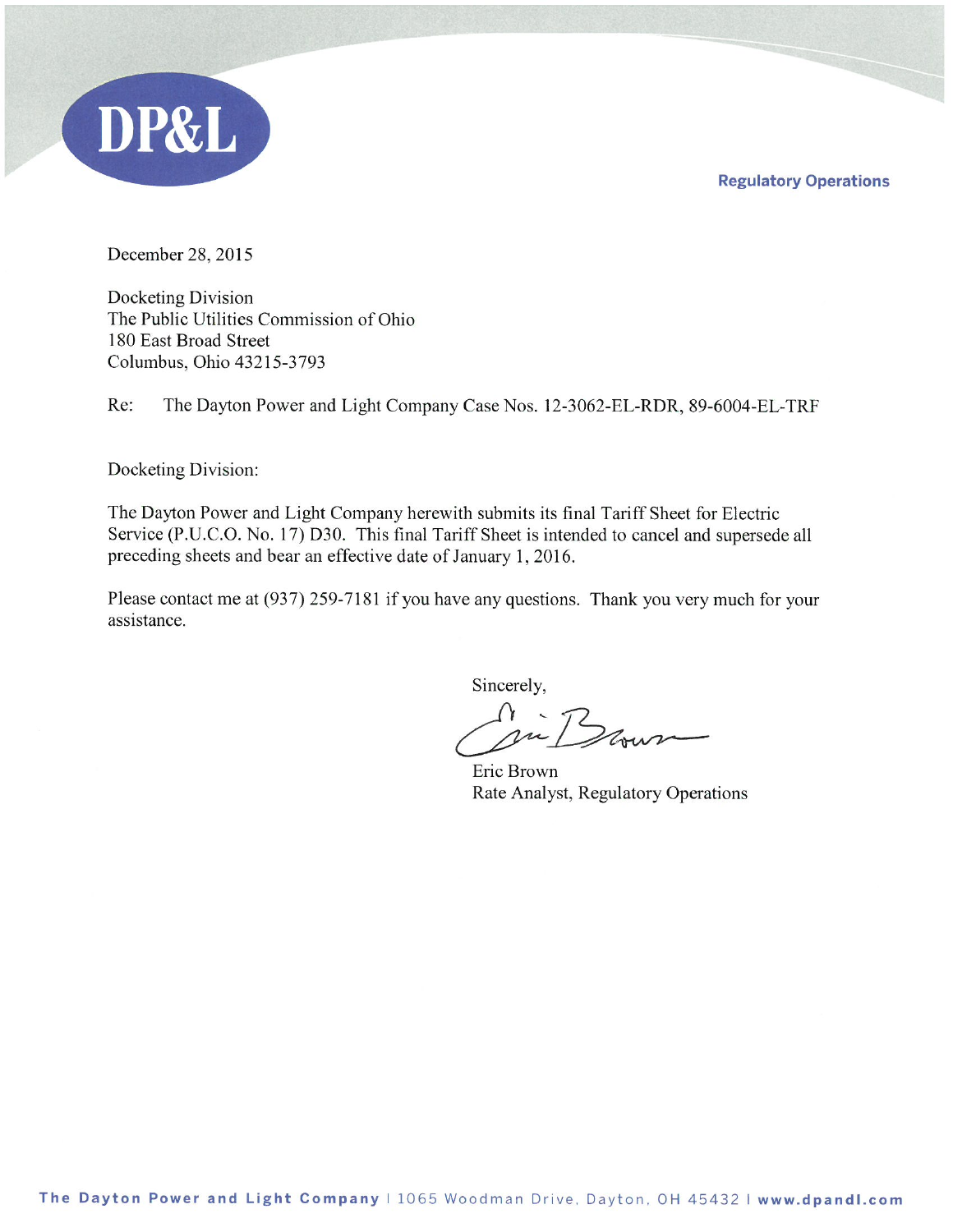## P.U.C.O. No. 17 ELECTRIC DISTRIBUTION SERVICE STORM COST RECOVERY RIDER

### DESCRIPTION:

The Storm Cost Recovery Rider is intended to compensate DP&L for certain costs related to restoring service and repairing distribution facilities as a result of severe storms that the Company experienced in 2008, 2011, and 2012.

#### APPLICABLE:

This rider will be assessed per tariff class at the rates stated below on a bills rendered basis beginning January 1, 2016.

## CHARGES:

| Residential                | \$0.00 | ' month        |
|----------------------------|--------|----------------|
| <b>Residential Heating</b> | \$0.00 | / month        |
| Secondary                  | \$0.00 | / month        |
| Primary                    | \$0.00 | / month        |
| <b>Primary Substation</b>  | \$0.00 | / month        |
| <b>High Voltage</b>        | \$0.00 | / month        |
| Private Outdoor Lighting   | \$0.00 | / lamp / month |
| School                     | \$0.00 | $\prime$ month |
| <b>Street Lighting</b>     | \$0.00 | month          |

#### TERMS AND CONDITIONS:

The Storm Cost Recovery Rider shall be assessed for approximately one year until the Company's costs are fully recovered.

Filed pursuant to the Opinion and Order in Case No. 12-3062-EL-RDR dated December 17, 2014 of the Public Utilities Commission of Ohio.

Issued December 28, 2015 Effective January 1, 2016

Issued by THOMAS A. RAGA, President and Chief Executive Officer